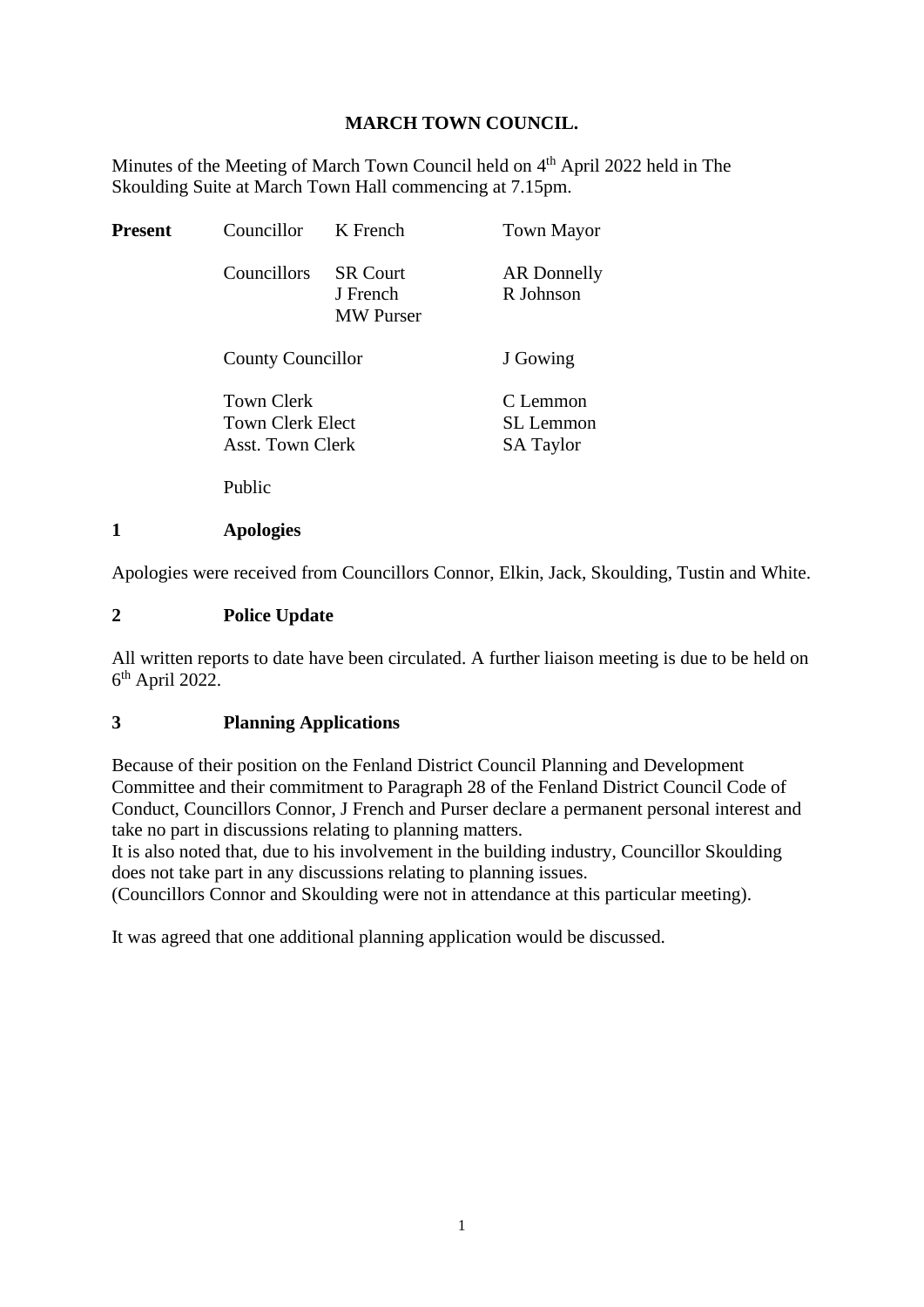| Application<br><b>Number</b> | Name and address of applicant, details of application,<br>and recommendation of March Town Council                                                                                                                                                                                                                                                                                                                                                                                                                                                                                                       |
|------------------------------|----------------------------------------------------------------------------------------------------------------------------------------------------------------------------------------------------------------------------------------------------------------------------------------------------------------------------------------------------------------------------------------------------------------------------------------------------------------------------------------------------------------------------------------------------------------------------------------------------------|
| F/YR21/1235/VOC              | Mrs L Pluckrose, 27 City Road, March.<br>Variation of condition 09 to enable amendment to approved<br>plans of planning permission F/YR14/0034/F (Erection of a 2-<br>storey 4-bed dwelling and detached double garage involving<br>demolition of existing dwelling and buildings) relating to<br>design changes at 194 Whittlesey Road, March.<br>Revised proposals have been received in respect of the above.<br>The revision is: Overall dwelling height reduced, rear offshoot<br>height reduced, footprint amended.<br>Received: 30 March 2022.<br>Reply by: 13 April 2022.<br>Recommend approval. |
| F/YR21/1526/F                | Mr P Hussey, Millfield Developments Limited, 38<br>Burrowmoor Road, March.<br>Erect 1 x dwelling (2-storey 3-bed) at Land South of 2<br>Magnolia Close, Marc.<br>Application withdrawn.<br>Received: 28 March 2022.<br>Withdrawal noted.                                                                                                                                                                                                                                                                                                                                                                 |
| F/YR22/0271/F                | Mr Sean Saxby, 30 Kingswood Road, March.<br>Erect a single-storey rear extension to existing dwelling and the<br>change of use of agricultural land for domestic purposes at 30<br>Kingswood Road, March.<br>Received: 21 March 2022.<br>Reply by: 11 April 2022.<br>Recommend approval.                                                                                                                                                                                                                                                                                                                 |
| F/YR22/0302/F                | Mr & Mrs Gordon Burgess, 124 Elliott Road, March.<br>Erect single-storey side and rear extensions to existing<br>dwelling, involving the demolition of existing conservatory, at<br>124 Elliott Road, March.<br>Received: 23 March 2022.<br>Reply by: 13 April 2022.<br>Recommend approval.                                                                                                                                                                                                                                                                                                              |
| F/YR22/0307/RM               | Mr C Grey, Grandford Homes Limited, 137 Upwell Road,<br>March.<br>Reserved Matters application relating to detailed matters of<br>access, appearance, landscaping, layout and scale (Plots 1-3)<br>only) pursuant to outline planning permission F/YR19/0931/O<br>to erect 3 x dwellings (2-storey 4-bed) and associated works at<br>Land South of 137 Upwell Road, March.<br>Received: 23 March 2022.<br>Reply by: 13 April 2022.<br>Recommend approval.                                                                                                                                                |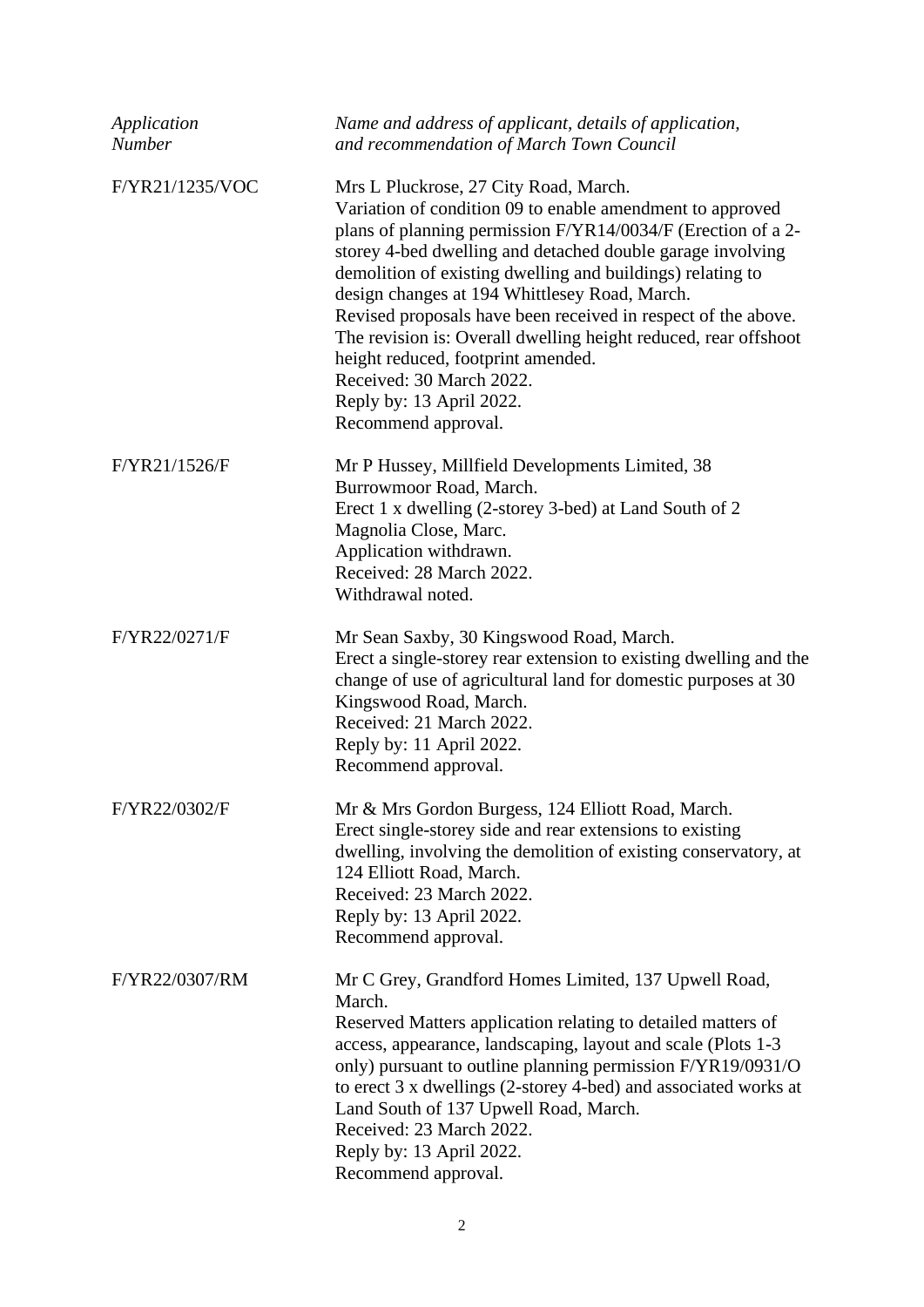| F/YR22/0308/F   | Mr Dominic Seims, 4A Dartford Road, March.<br>Change of use from shop (A1) to Adult Gaming Centre (Sui<br>Generis) including installation of roller shutter at 4A Dartford<br>Road, March.<br>Received: 29 March 2022.<br>Reply by: 19 April 2022.<br>Recommend approval.                                                                                                                                                                                                                                                                                                                                                            |
|-----------------|--------------------------------------------------------------------------------------------------------------------------------------------------------------------------------------------------------------------------------------------------------------------------------------------------------------------------------------------------------------------------------------------------------------------------------------------------------------------------------------------------------------------------------------------------------------------------------------------------------------------------------------|
| F/YR22/0322/FDC | Mr A Fovargue, Cross Road Poultry Farm, Cross Road, March.<br>Reserved Matters application relating to detailed matters of<br>appearance, landscaping, layout, scale and access pursuant to<br>outline permission F/YR19/0972/FDC to erect a 3-bed 3-storey<br>dwelling at Land East of 80 Upwell Road, March.<br>Received: 29 March 2022.<br>Reply by: 19 April 2022.<br>Recommend refusal. Design is completely out-of-character<br>with surrounding area.                                                                                                                                                                         |
| F/YR20/0838/F   | Mr Jamie McGarvie, Ashwell Developments, Halfpenny Toll,<br>Hook Road, Wimblington.<br>Erect 1 x block of 3 x industrial units (Class $E(g)(iii) - light$<br>industrial) involving the demolition of existing building, and<br>the construction of an internal access road to existing unit<br>including the relocation of external door at Barn at Gravel<br>House, Elm Road, March.<br>Revised proposals have been received in respect of the above.<br>The revision is: Application proposal drawings resubmitted (for<br>the avoidance of doubt).<br>Received: 30 March 2022.<br>Reply by: 13 April 2022.<br>Recommend approval. |

# **4 Public Participation**

Since nobody had given the requisite notice to the Clerk to enable them to address the meeting, no public participation took place.

## **5 Minutes of Meetings**

The following Minutes were agreed: Queens Platinum Jubilee Sub-Committee Meeting of 7<sup>th</sup> March 2022. Main Council Meeting of  $7<sup>th</sup>$  March 2022. Planning Sub-Committee Meeting of 21<sup>st</sup> March 2022. Christmas Lights Working Party Meeting of 21st March 2022. Personnel and Admin Sub-Committee Meeting of 29<sup>th</sup> March 2022.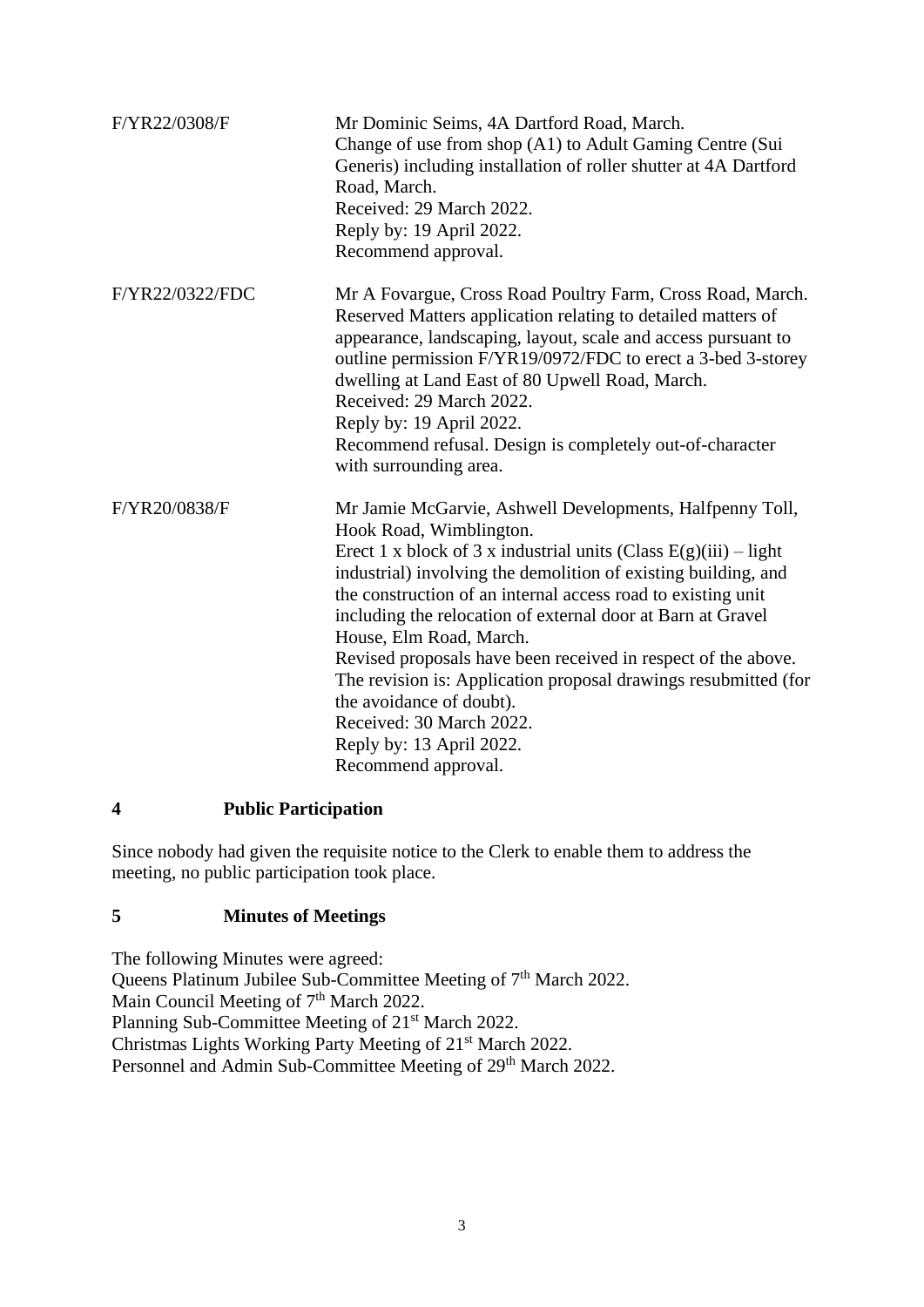# **6 Matters Arising**

Re Platinum Jubilee Sub-Committee Meeting of  $7<sup>th</sup>$  March 2022:

- a) The celebratory plaque was ordered on  $8<sup>th</sup>$  March 2022.
- b) Initial contact was made by the Clerk with both Kevin McCourt and Tom Harlock regarding food and entertainment for the beacon lighting evening on Thursday 2<sup>nd</sup> June 2022.

Re Main Council Meeting of 7<sup>th</sup> March 2022:

Minute 154 / Personnel & Admin: Our Town Clerk Elect, Sarah Lemmon, commenced her employment on Monday 28<sup>th</sup> March 2022.

Re Personnel & Admin Meeting of 29<sup>th</sup> March 2022:

Councillors approved the decision to appoint Whitings LLP to manage March Town Council payroll operations.

## **7 Cambridgeshire County Council Update**

The Clerk reported that all email updates are being circulated on a daily basis. Councillors J French and Gowing then reported as follows:

- a) Certain yellow lines within town have now been re-marked. Further ones will be done subject to negotiation.
- b) Civil Parking Enforcement arrangements are progressing well.
- c) The Norwood Road speed calming measures (between Wisbech Road and Hundred Road) are due to be installed in May 2022.
- d) Various changes to speed limits within different parts of Cambridgeshire are being investigated.

## **8 Fenland District Council Update**

Councillor J French reported that:

- a) It was noted that discussions regarding the March High Street / Broad Street Rejuvenation Scheme are on-going.
- b) Works within March Market Place are due to commence in September 2022 but no details relating to such works were available.

## **9 Schedule of Accounts**

The Schedule of Accounts, as circulated, was agreed.

Prior to the meeting concluding, Councillors were reminded to bring their robes to the Annual Assembly on 25<sup>th</sup> April 2022.

This would enable the annual Council photograph to be re-instated following two years of Coronavirus shutdowns.